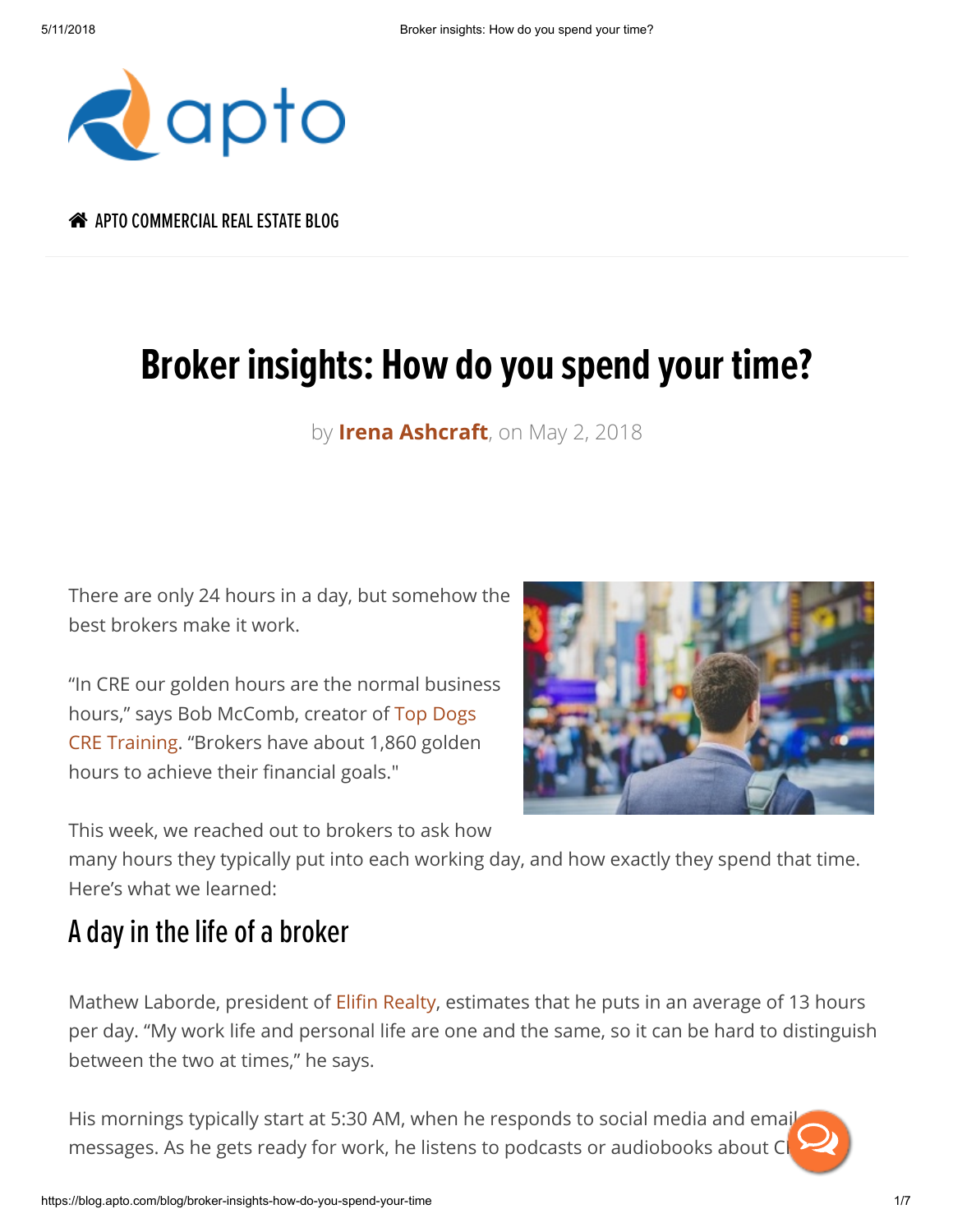sales in general. "An excellent podcast just launched is [Common Area with Tanner McGraw,](https://blog.apto.com/blog/new-podcast-series-common-area-with-tanner-mcgraw) Apto's founder and CSO," Laborde says.

Between 6:30 AM and 7:50 AM, he heads to work, tackles activities left over from yesterday, and preps for the day ahead. By 7:50, he's on the phone making prospecting calls—something he'll do for at least the next hour.

The rest of the morning is reserved for higher productivity meetings and activities. "I am the sharpest in the mornings before lunch," Laborde says. "I like to schedule important meetings, pitches, proposals, and tours in this time block."

At midday, Laborde's out in the world and expanding his network, meeting influencers, prospects, clients, industry players, or fellow Rotary members for lunch.

Back at the office, he'll spend the rest of the afternoon responding to email, returning phone calls, having lower-productivity meetings (like those with people selling a service or ad opportunity). Sometimes, he'll head back out for property visits.

Laborde caps off his day with more networking. "I'll typically attend an event each night to 'see and be seen'. Examples of these events would be a networking social, a planning and zoning meeting, a charity fundraiser, a non-profit board meeting, or a class on a topic that interests me."

Meanwhile, David Walwyn, a commercial real estate broker with [Newmark Knight Frank,](http://www.ngkf.com/home/about-our-firm/global-offices/us-offices/san-rafael/professional-profiles.aspx?d=40603) also devotes a significant amount of time and energy to his work, spending between 8 and 10 hours on it each day, "Depending on how many balls are in the air." He devotes about 60% of his time to deals in progress, and the remaining 40% to business development.

But he also makes sure his schedule works with the realities of family life. "Because I have two toddlers, I work deals at any time possible, including early mornings and evenings," Walwyn says. "Weekends are for family and maybe some quiet office work time, with no client service on weekends except in rare situations."

## A day in the life of a brokerage team

R. Craig Coppola, Founding Principal of the [Coppola-Cheney Group](http://www.c2brokerage.com/) at Lee & Associates in Phoenix, says that he and his team spend at least 60 hours per week at their craft.